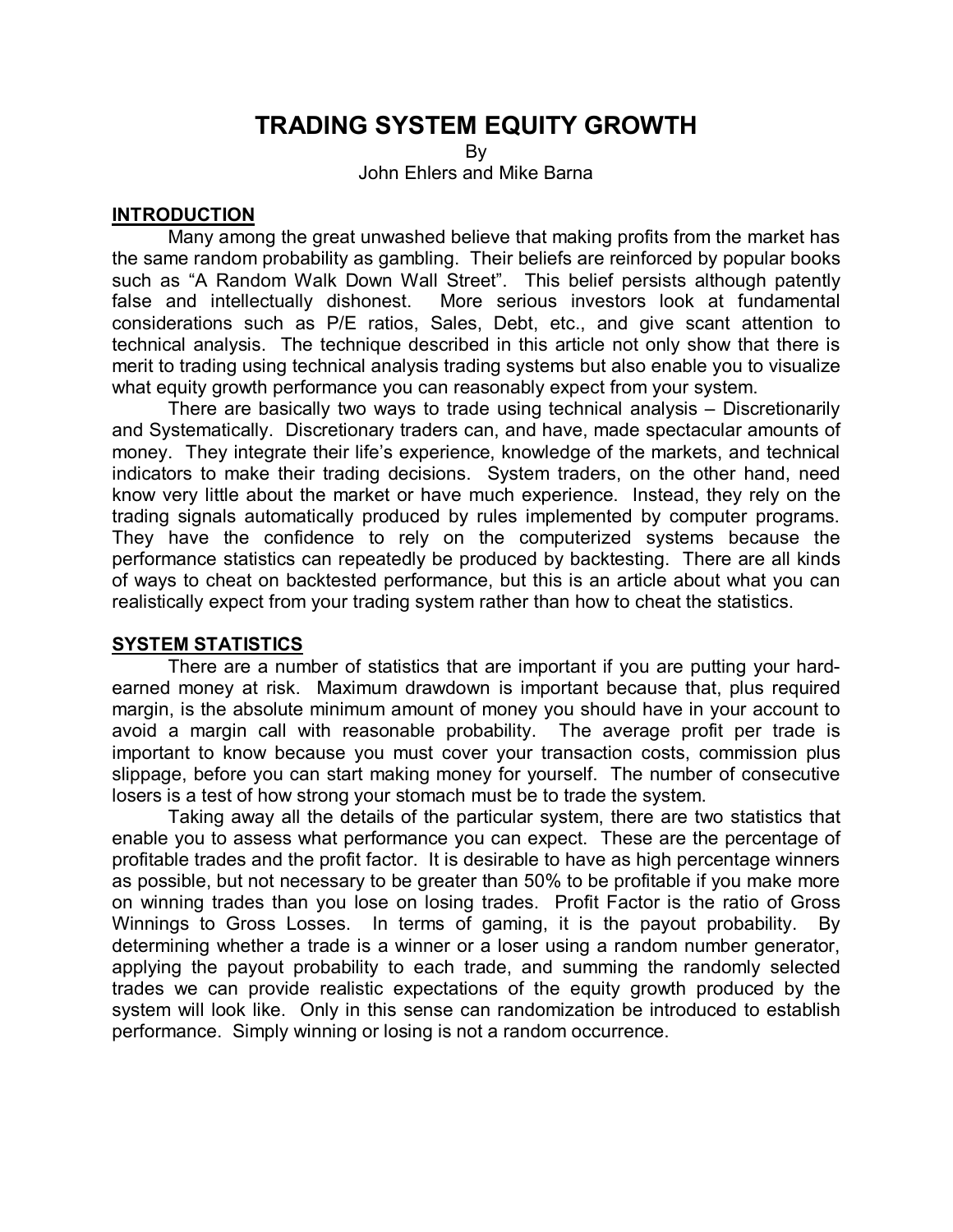#### **EQUITY GROWTH GENERATOR**

 We can make an equity growth simulator and plot the results in an Excel spreadsheet. We need to first insert the two important statistics. In cell A1 type "% Winners" and in cell A2 type 45. In cell B1 type "Profit Factor" and in cell B2 type 1.6. The values of 45 and 1.6 are only initial values. Later, you can change either of these constants to visualize their impact on equity growth.

 In cell A3 input =RAND(). This creates a random number having a uniform probability density in the range between 0 and 1. We compare this random number to the probability of a win by inserting =IF(A3<\$B\$1/100,\$B\$2,0). This conditional statement says that if the random number falls within the winning probability then assign the payout probability (the Profit Factor) to the trade, otherwise assign a value of –1 to the trade. This is the outcome of the trade. In cell C3 input =B3. Copy all of row 3 into row 4. Then change cell C4 to be =C3+B4. Thus sums the trades in column C. Next copy all of row 4 and paste into rows 5 through 500. Column C now becomes the equity growth for the randomized set of trades using only the percent winners and Profit Factor. This equity growth changes every time you double click on cell C3 and then press enter, causing the spreadsheet to recalculate.

 You can plot the equity curve for ease of interpretation. To do this, highlight cells C3 through C500. Then click on the chart wizard and input the data as requested. First, select a line type chart and click on the type shown in the upper left-hand corner of the thumbnail examples. Click Next. Then click Finish. Your chart is done! Now you are free to experiment with the kind of equity growth you can expect from your trading system. Just double click in cell A3 and press Enter. You will create a new randomized equity growth curve. Repeat as often as you desire to get a feeling you know what to expect. Figures 1 and 2 are just two examples we ran using the default statistics.

 Another interesting way to evaluate a system is provided by a commercial software product called Portfolio MCS (footnote: Inside Edge Systems Corp, 10 Fresenius Road, Westport, CT 06880, (203) 454-2754, www.insideedge.net). MCS stands for Monte Carlo Simulator. Portfolio MCS evaluates the risk/reward of a trading system by taking the real trading results of each trade and running the performance a large number of times with the order of the trades taken in a random sequence rather than in the order they occurred in a back test. This is a Monte Carlo Simulation of back tested trading results. This procedure creates bell curve statistics so the deviation from the mean establishes an expection of the drawdown the system will produce. Portfolio MCS extends the analysis from a single system to multiple systems or the same system on multiple securities so you can minimize the risk in overall portfolio performance.

 To see what a nice equity growth curve looks like, change cell A2 to 50 and cell B2 to 2.0. MESA Software is among the few systems developers that have systems with statistics such as these. You can see the equity curves of some of our systems at www.mesa-systems.com. Next, let's explore what the lower limit statistics might be for a profitable trading system. Our experience is that the boundary is 42 in cell A2 and 1.5 in cell B2. Explore for yourself.

## **CONCLUSIONS**

We hope this randomized generation of equity curves, given the global statistics of a trading system, will help you have a realistic expectation of how your trading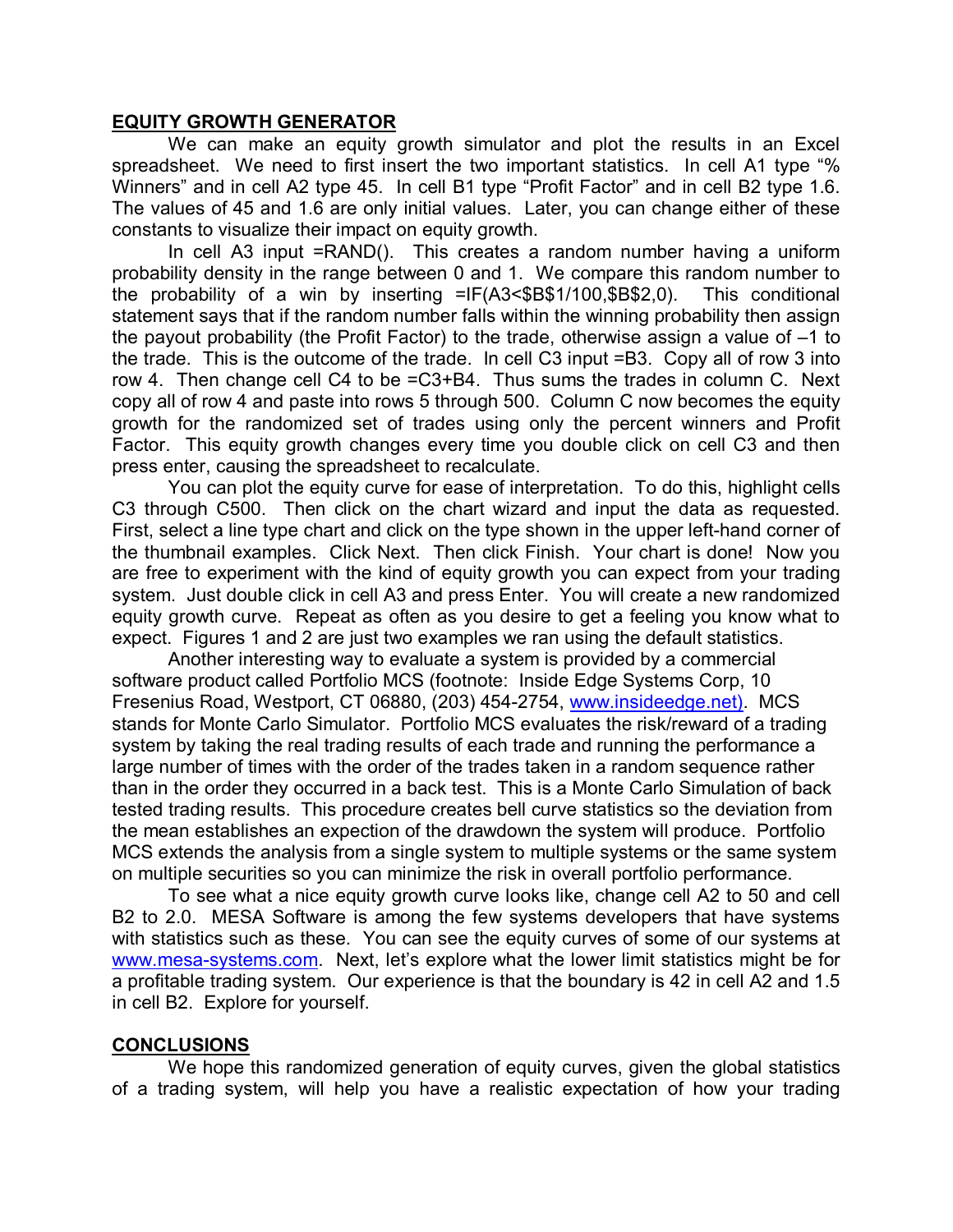system will perform. More importantly, we hope we have given you a tool to evaluate a trading system you are developing or considering purchasing.